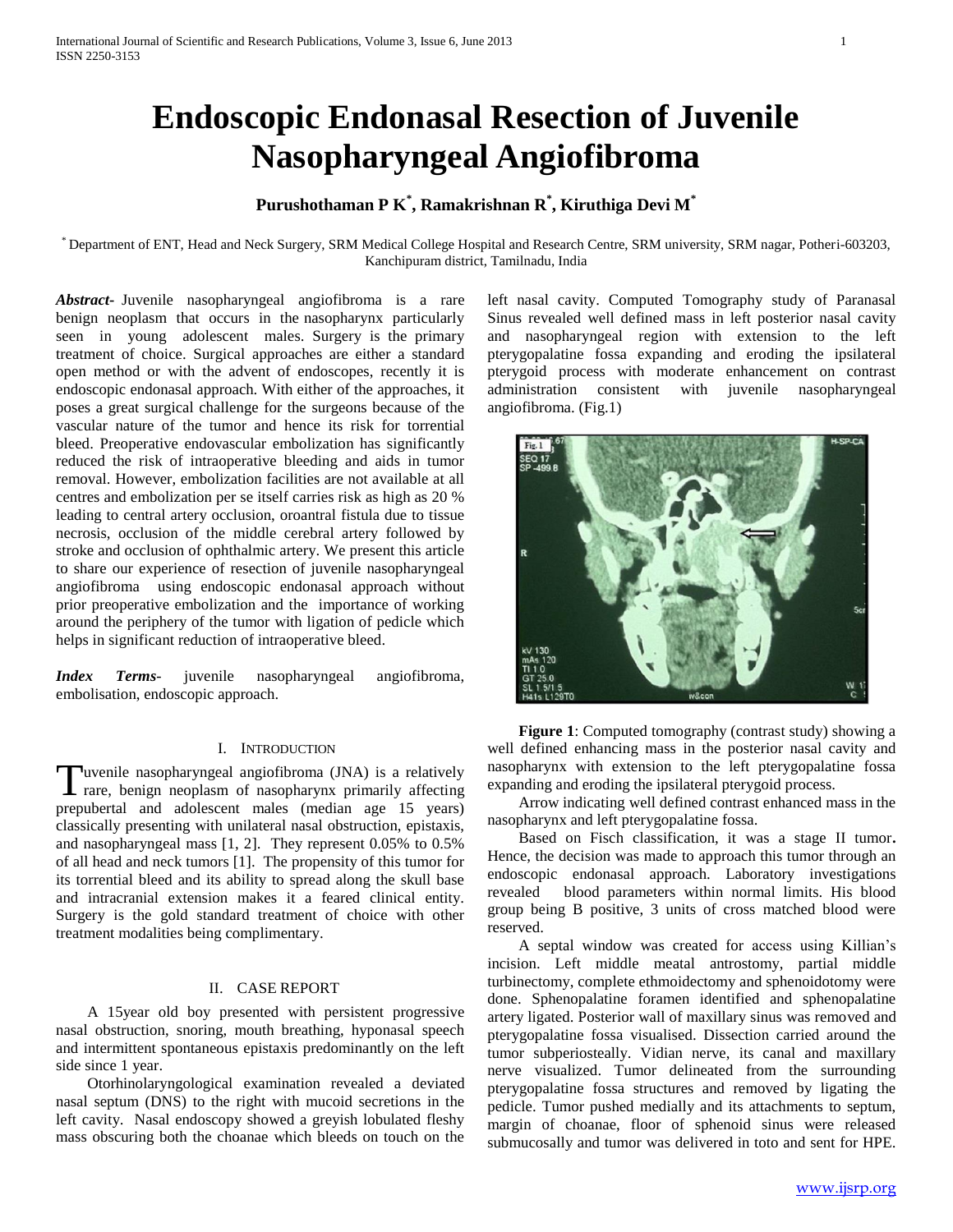The nasal cavity and sinuses were inspected and no active bleeding was observed. Bilateral nasal cavity was packed with merocel pack. The total amount of blood loss was around 350 ml. Post operative recovery of the patient was uneventful. Histopathological examination was consistent with juvenile nasopharyngeal angiofibroma. The patient is under regular follow up. Endoscopic examination and post operative CT scan after 6 months does not reveal any recurrence. (Fig. 2)



Figure 2: Post operative computed tomography scan (contrast study) showing nasopharynx and left pterygopalatine fossa free of mass.

 Arrow showing nasopharynx and left pterygopalatine fossa free of mass.

# III. DISCUSSION

 The first description of this tumor was made by Hippocrates in  $5<sup>th</sup>$  century BC. Friedberg was the first to call it angiofibroma in 1940 [3]. The tumor lacks a capsule and spreads submucosally and extends along natural foramina and fissures, not invading bone but often eroding it by pressure atrophy [2]. JNA arise in close proximity to the posterior attachment of middle turbinate, near the superior border of sphenopalatine foramen, and can extend anteriorly into the nasal cavity and septum, superiorly into the sphenoid sinus and laterally towards the pterygopalatine fossa. There are a variety of staging criteria for evaluating JNA which include Chandler, Radkowski, Fisch, Andrews, Onerci and Sessions et al. Transnasal biopsy is not indicated as it may provoke brisk hemorrhage. Imaging techniques such as CT and MRI are important tools of diagnosis, complement each other and help to define the extent of tumour. Selective arteriography with subtraction techniques will show the size, site of the lesion as well as the size and location of feeding vessels [4].

 Surgery is the gold standard treatment for JNA. Other treatment options are nowadays occasional complimentary include chemotherapy, hormone administration, radiation therapy and embolization. Surgical techniques for JNA's include open surgical approach and endoscopic surgery or combined techniques depending on the stage of the tumor. Open surgical approaches are transpalatal, transantral, transnasal, lateral rhinotomy, midfacial degloving, and LeFort 1 osteotomy and

infratemporal fossa approach. With the evolution of improvements in technique of endoscopic surgery assisted with better instrumentation and knowledge of intranasal anatomy, it is a viable alternative to open surgery.

 For patients with JNA with tumor extension involving the nasopharynx, the nasal cavity, the pterygopalatine fossa, the transnasal endoscopic technique offers invasive resection of the entire tumor mass with minimal morphological disturbance [5]. Endoscopic surgery has great advantage because it preserves both the anatomy and physiology of the nose requiring less days of hospitalization, absence of visible scars and provides the possibility of obtaining a broad view of the lesion and its anatomic relationship with adjacent structures, enabling more accurate, complete dissection and better control of bleeding. It also avoids complications such as epiphora, dysesthesia, trismus, and craniofacial deformities [3]. The push pull technique which involves an incision of about one inch in the gingivo buccal sulcus is another evolution in endoscopic surgery for JNA [6, 7]. Endoscopic removal of JNA tumor appears to be safe and effective. Recurrence was not appreciably affected by approach [8].

 Preoperative embolization reduces the occurrence of intraoperative bleeding and aids in visualization of the tumor and complete resection of larger tumours, but such a facility is not available in all centres. Complication of embolization rates may be as high as 20%, includes central retinal artery occlusion, oroantral fistula due to tissue necrosis, occlusion of the middle cerebral artery followed by stroke and occlusion of ophthalmic artery [1].

 Use of radiotherapy for primary treatment for JNA has been described in recent publications. Other modalities of treatment such as antiandrogenic agents like flutamide and Gamma knife surgery (GKS) has been tried [9].

 Inspite of technological and surgical advances, the recurrence rate have been reported between 30 and 50%, most occurring during the first 12 months after primary treatment.

# ACKNOWLEDGEMENTS

 We acknowledge the contribution of Dr B. Karpagam and Dr Srinivasa Mudali, Faculty of Radiology of our hospital for their valuable inputs in radiological interpretation of this patient.

#### **REFERENCES**

- [1] Garça, Mehmet Fatih, Sevil Ari Yuca and Köksal Yuca. Juvenile nasopharyngeal angiofibroma. Eur J Gen Med 2010;7.4:419-425.
- [2] Joo, Daekeun, Dinesh K Chhetri, and Marilene B Wang. Endoscopic removal of juvenile nasopharyngeal angiofibromas: a video presentation. The Laryngoscope 2008;118.6:e1-e3.
- [3] Zimmermann, Elise et al. Endoscopic surgery of nasopharyngeal angiofibroma. International Archives of Otorhinolaryngology 2010;14.
- [4] Shaheen OH. Angiofibroma. In, Hibbert J, Kerr AG (ed). Scott Brown's otolaryngology, volume 5, 6th ed. Bath, Great Britain: Reed Educational and professional publishing Ltd, 1997;1-6.
- [5] Scholtz AW, Appenroth E, Kammen-Jolly K, Scholtz LU and Thumfart WF. Juvenile Nasopharyngeal Angiofibroma: Management and Therapy. The Laryngoscope 2001;111:681–687.
- [6] Hackman T, Snyderman CH, Carrau R, Vescan A, Kassam A. Juvenile nasopharyngeal angiofibroma: The expanded endonasal approach. Am J Rhinol Allergy 2009 Jan-Feb; 23(1):95-99.